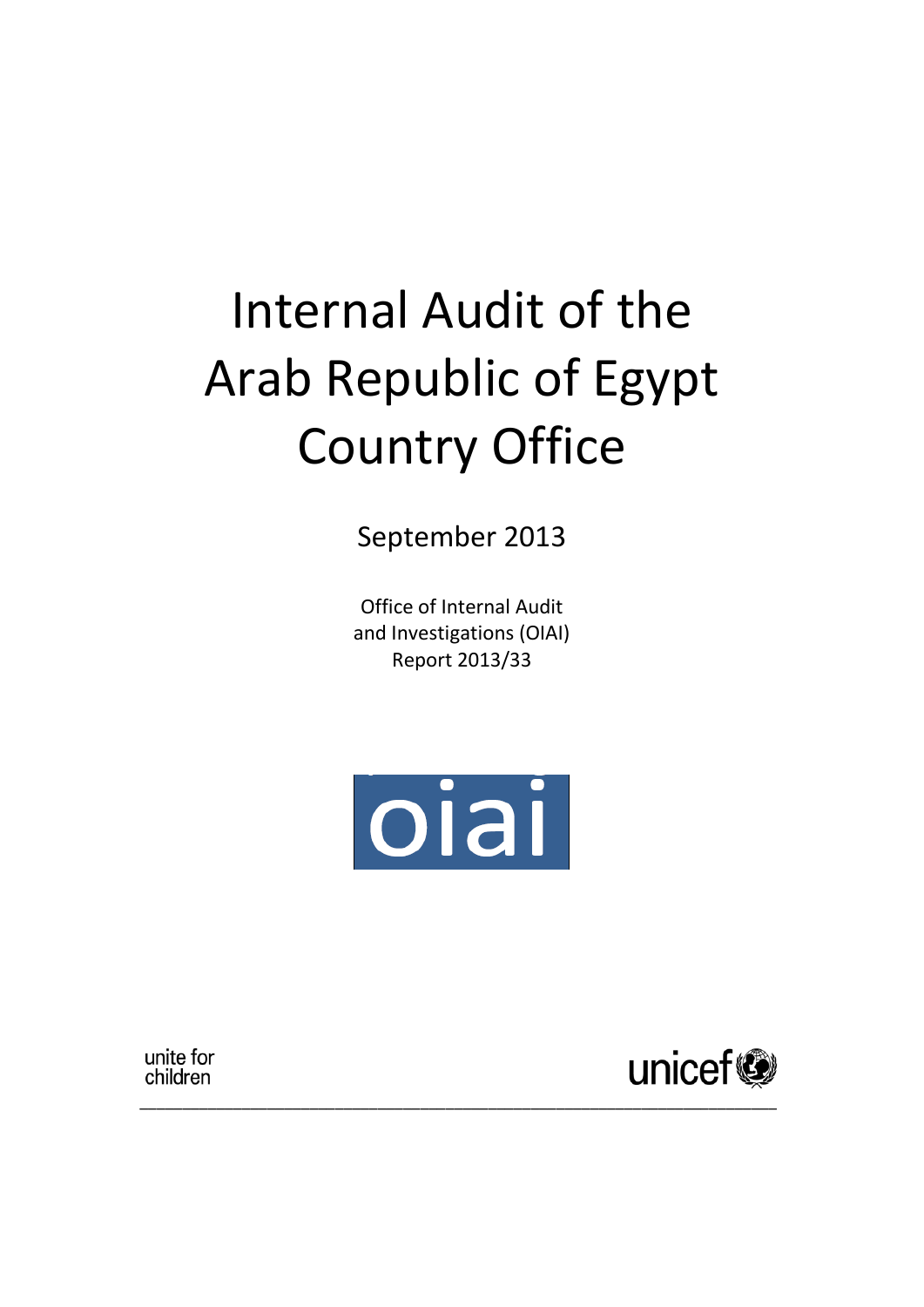# **Summary**

\_\_\_\_\_\_\_\_\_\_\_\_\_\_\_\_\_\_\_\_\_\_\_\_\_\_\_\_\_\_\_\_\_\_\_\_\_\_\_\_\_\_\_\_\_\_\_\_\_\_\_\_\_\_\_\_\_\_\_\_\_\_\_\_\_\_\_\_\_\_\_\_\_\_\_\_\_\_\_\_\_\_

The Office of Internal Audit and Investigations (OIAI) has conducted an audit of the Egypt country office. The audit sought to assess the governance, programme management and operations support over the office's activities. The audit team visited the office from 26-30 May 2013, and the audit covered the period from January 2012 to 26 May 2013.

Egypt is classified as a middle-income country, and is 112th out of 186 in the 2013 Human Development Index. It is still in transition after the January 2011 revolution. The year 2012 was marked by fundamental events that included the approval of a new constitution.

The recent trends in child malnutrition are a matter of national concern. The Demographic Health Survey (DHS) in 2008 found that 29 percent of children under five years old were stunted. In 2012, in selected slums and unplanned settlements in four major cities, the prevalence was close to one-third of the under-fives, according to a report UNICEF is preparing with the Informal Settlements Development Facility (*Report on child multidimensional poverty in slums and unplanned areas*).

The Egypt country office is in Cairo. As of May 2013, the office had a total of 53 approved posts: seven international professionals; 23 national officers; and 23 general service staff. Total expenditure amounted to US\$ 8.7 million in 2012 and US\$ 4.5 million in 2013 (as of May).

# Action agreed following the audit

As a result of the audit, and in discussion with the audit team, the country office has agreed to take a number of measures. Two of them are being implemented as high priority. They are as follows:

- The office has agreed to prioritize the implementation of the Harmonized Approach to Cash Transfers (HACT) by finalizing and implementing an assurance plan that specifies the nature and frequency of assurance activities, such as financial spot checks, programme monitoring and scheduled audits.
- The office has also agreed to ensure better measurement and reporting on results by providing more training and guidance to staff on results-based programme monitoring, including the planning, conduct, reporting and follow-up of key action points stemming from field monitoring visits.

# Conclusion

Based on the audit work performed, OIAI concluded that, subject to implementation of the agreed actions described, the controls and processes over the country office, in the areas examined by this audit, were generally established and functioning during the period under audit. The Egypt country office, with support from the Middle East and North Africa Regional Office, and OIAI will work together to monitor implementation of the measures that have been agreed.

| Office of Internal Audit and Investigations (OIAI) |  | September 2013 |
|----------------------------------------------------|--|----------------|
|----------------------------------------------------|--|----------------|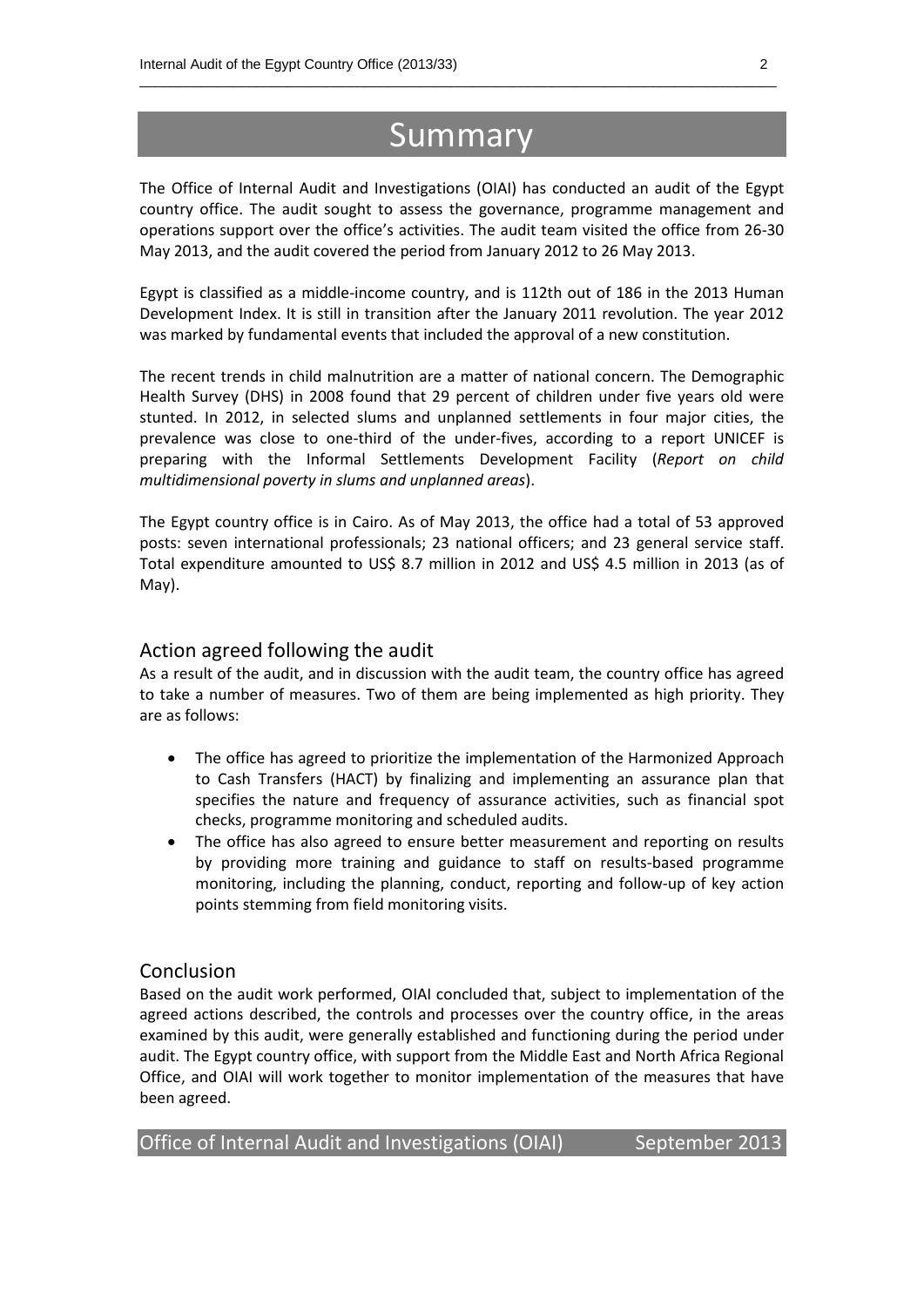# **Contents**

\_\_\_\_\_\_\_\_\_\_\_\_\_\_\_\_\_\_\_\_\_\_\_\_\_\_\_\_\_\_\_\_\_\_\_\_\_\_\_\_\_\_\_\_\_\_\_\_\_\_\_\_\_\_\_\_\_\_\_\_\_\_\_\_\_\_\_\_\_\_\_\_\_\_\_\_\_\_\_\_\_\_

| <b>Summary</b>                                                     | $\overline{2}$ |
|--------------------------------------------------------------------|----------------|
| <b>Objectives and scope</b>                                        | 4              |
| <b>Observations</b>                                                | 4              |
| Governance                                                         | 4              |
| Satisfactory key controls                                          | 4              |
| Monitoring progress against priorities and objectives              | 5              |
| Risk management                                                    | 5              |
| Governance: Conclusion                                             | 6              |
| Programme management                                               | 7              |
| Satisfactory key controls                                          | 7              |
| Programme planning                                                 | 8              |
| Results-based programme monitoring                                 | 8              |
| HACT and assurance activities                                      | 9              |
| Programme management: Conclusion                                   | 11             |
| <b>Operations support</b>                                          | 12             |
| Satisfactory key controls                                          | 12             |
| <b>Financial controls</b>                                          | 12             |
| <b>Operations support: Conclusion</b>                              | 13             |
| Annex A: Methodology, and definition of priorities and conclusions | 14             |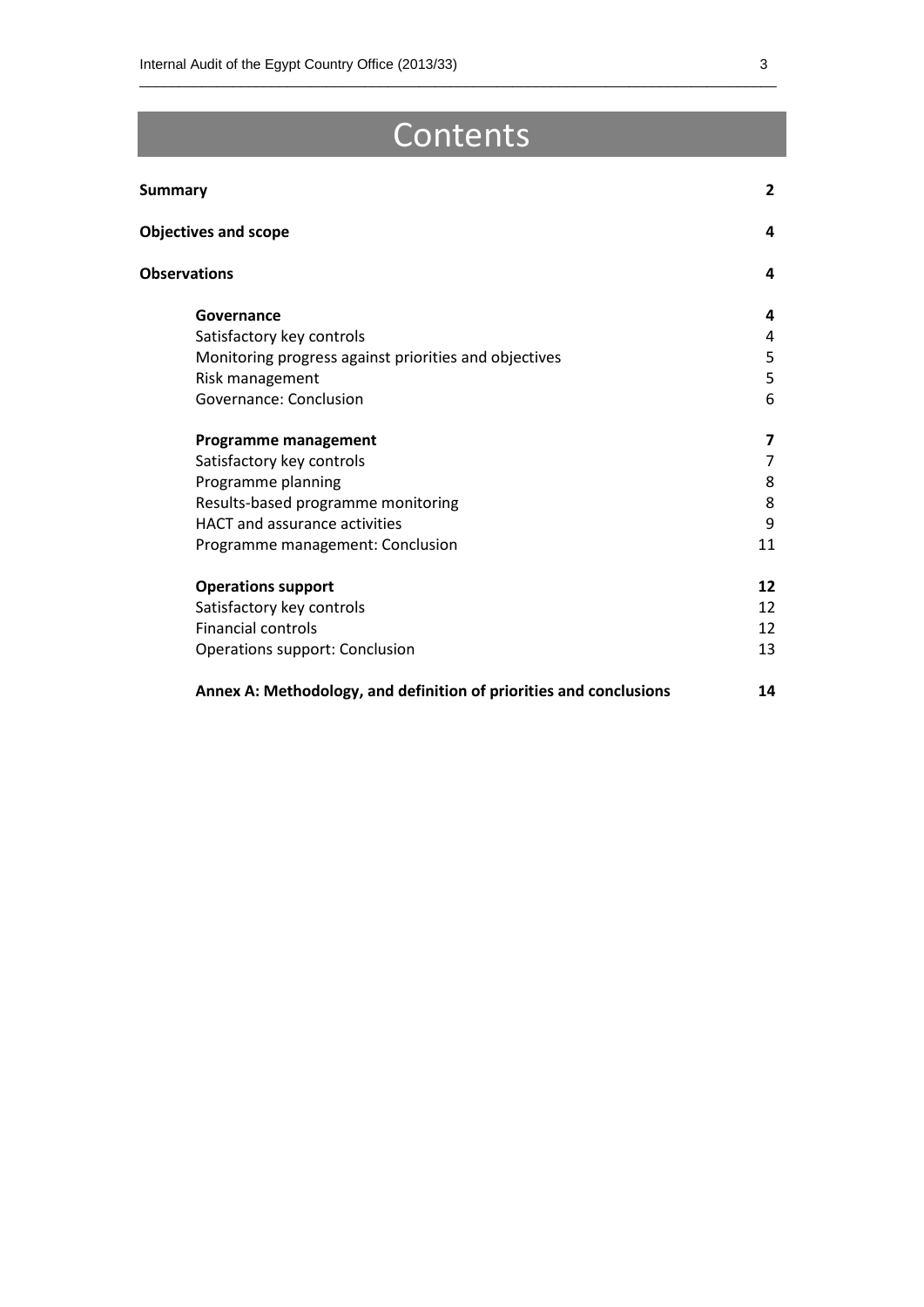# Objectives and scope

\_\_\_\_\_\_\_\_\_\_\_\_\_\_\_\_\_\_\_\_\_\_\_\_\_\_\_\_\_\_\_\_\_\_\_\_\_\_\_\_\_\_\_\_\_\_\_\_\_\_\_\_\_\_\_\_\_\_\_\_\_\_\_\_\_\_\_\_\_\_\_\_\_\_\_\_\_\_\_\_\_\_

The objective of the country-office audit is to provide assurance as to whether there are adequate and effective controls, risk-management and governance processes over a number of key areas in the office. In addition to this assurance service, the audit report identifies, as appropriate, noteworthy practices that merit sharing with other UNICEF offices.

The audit observations are reported upon under three headings; governance, programme management and operations support. The introductory paragraphs that begin each of these sections explain what was covered in that particular area, and between them define the scope of the audit.

# Audit observations

# 1 Governance

In this area, the audit reviews the supervisory and regulatory processes that support the country programme. The scope of the audit in this area includes the following*:*

- **Supervisory** structures, including advisory teams and statutory committees.
- **Identification** of the country office's priorities and expected results and clear communication thereof to staff and the host country.
- **Staffing structure** and its alignment to the needs of the programme.
- **Performance measurement**, including establishment of standards and indicators to which management and staff are held accountable.
- **Delegation** of authorities and responsibilities to staff, including the provision of necessary guidance, holding staff accountable, and assessing their performance.
- **Risk management**: the office's approach to external and internal risks to achievement of its objectives.
- **Ethics**, including encouragement of ethical behaviour, staff awareness of UNICEF's ethical policies and zero tolerance of fraud, and procedures for reporting and investigating violations of those policies.

All the above areas were covered in this audit.

# Satisfactory key controls

The audit found that controls were functioning well over a number of areas including (but not necessarily limited to) the following.

The office had established supervisory structures and governance advisory committees with appropriate terms of reference and memberships. It had also identified key management priorities and expected results and these had been clearly communicated to staff through the annual management plan. Staff performance assessments were timely.

The roles of staff members in processing and controlling transactions had been properly defined and assigned through the table of authority. Staff members had been delegated with appropriate authorities within defined limits.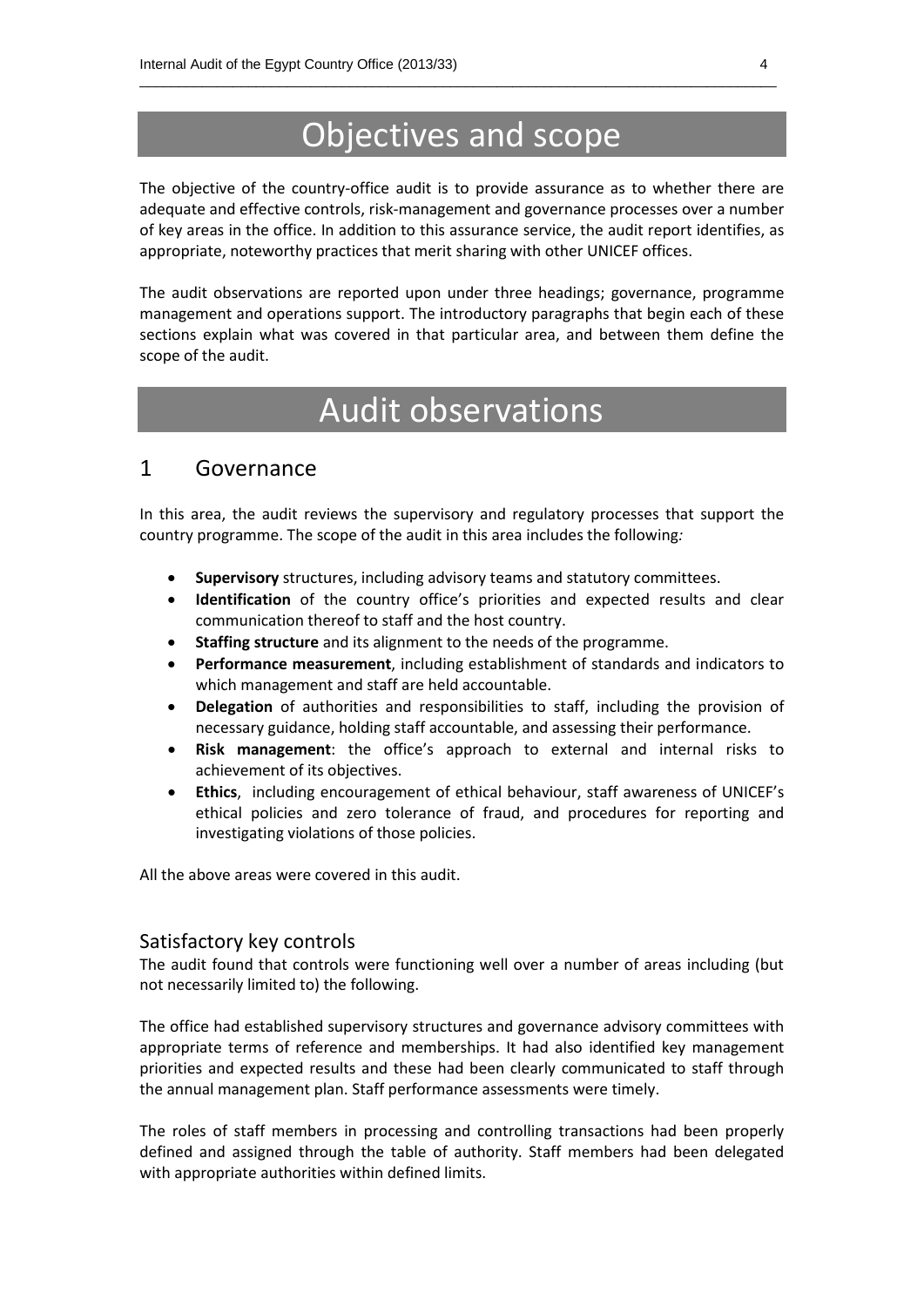### Monitoring progress against priorities and objectives

The 2012 and 2013 annual management plans (AMP) identified key management priorities and management indicators to measure performance. The audit noted the following shortcomings.

*Management indicators:* The AMP listed categories of management indicators. However, this list was incomplete. No management indicators had been established for office management, strategic programme management, strategic partnerships, emergency preparedness or human resources management. Further, not all management indicators were regularly reviewed by the country management team (CMT). While it may not be practical to have all indicators reviewed in every CMT, the office may benefit from ensuring that a complete set of indicators is established and is reviewed by a designated oversight body at fixed intervals.

Where management indicators had been established, the office had not always set targets or benchmarks. In the absence of specific targets, it was not possible to judge whether the office was doing well or not. For instance, there were no targets for the indicators related to the amount of funds raised during the year or the percentage of implementation of HACT assurance activities. 1

*Management priorities:* The office identified six key management priorities for 2012. The CMT was to have reviewed progress against these priorities regularly, but there were some key priorities that it did not systematically and consistently review. They included ensuring partners' awareness of key priorities for child rights and well-being, funding and resource mobilization, and HACT implementation and assurance plans. The office noted that some of these priorities were discussed during section meetings, although they were not reflected in the minutes.

**Agreed action 1 (medium priority):** The country office agrees to review management indicators to measure performance of all key objectives and priorities; set specific targets for each indicator; and ensure regular review of progress against targets and priorities by governing bodies such as the Country Management Team or other internal oversight mechanisms.

Responsible staff: Deputy Representative and Social Policy Monitoring and Evaluation Chief Date by which action will be completed: December 2013

### Risk management

Country offices are expected to implement the UNICEF Enterprise Risk Management (ERM) policy. This requires conduct of an office-wide risk and control self-assessment (RCSA) to identify key risks and opportunities in the operating environment. The policy also requires offices to put in place measures to mitigate identified risks.

The office had conducted its RCSA in July 2010, with participation of all staff members. Following this exercise, the risk and control library was developed in April 2011. In June 2012, the office had revised and updated the ratings of the risks. However, they were not updated in the risk and control library.

\_\_\_\_\_\_\_\_\_\_\_\_\_\_\_\_\_\_\_\_\_\_\_\_\_\_\_\_\_\_\_\_\_\_\_\_\_\_\_\_\_\_\_\_\_\_\_\_\_\_\_\_\_\_\_\_\_\_\_\_\_\_\_\_\_\_\_\_\_\_\_\_\_\_\_\_\_\_\_\_\_\_

 $1$  HACT is discussed on page 10 below.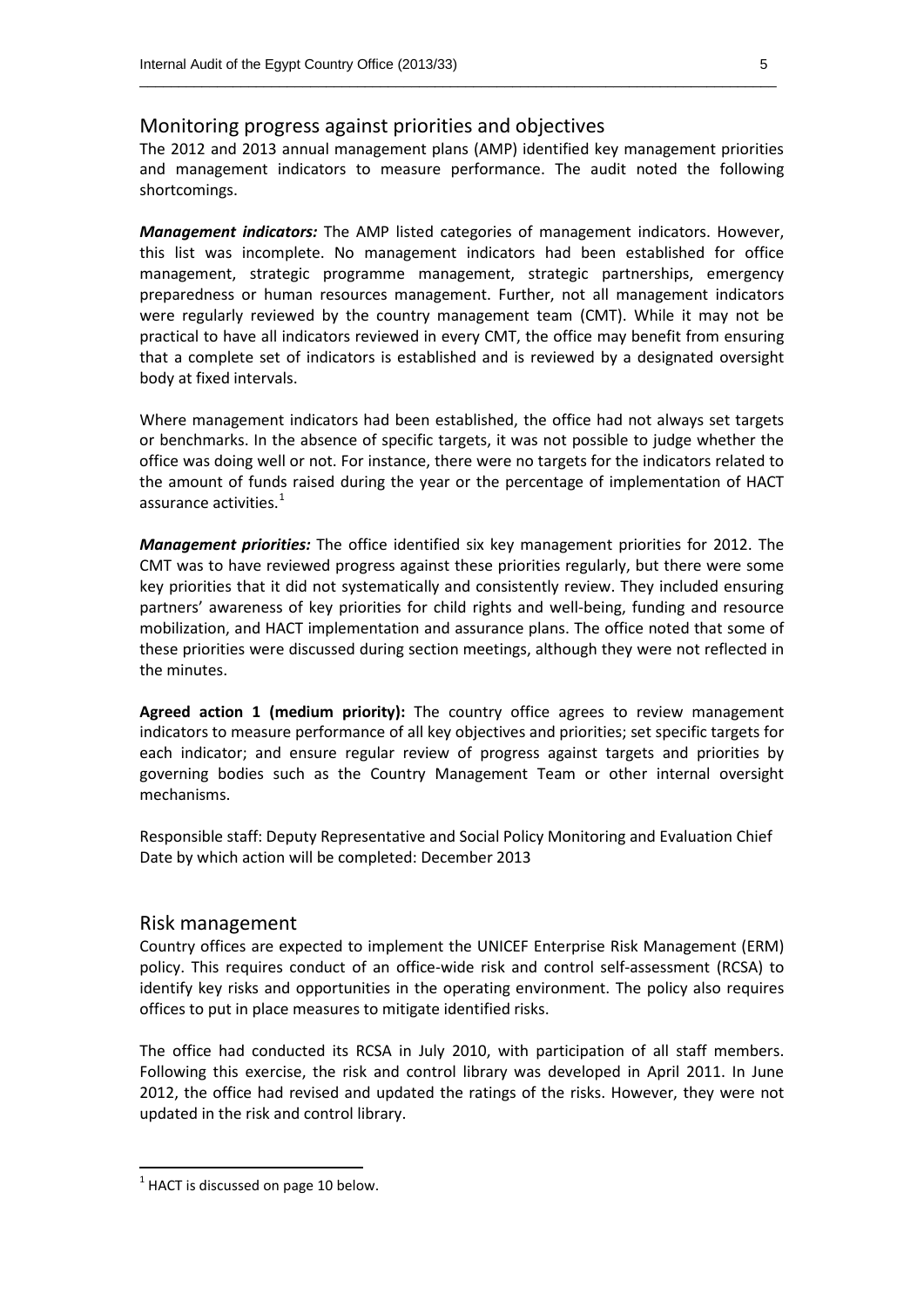The office explained that the main risks facing the country programme, and how the office planned to address them, were defined in the new country programme management plan  $(CPMP)<sup>2</sup>$  However, this did not include a comprehensive account of all key risks identified in the risk profile updated in 2012, or a specific action plan with assigned staff responsibilities, performance indicators and timeframe. Specific medium- to high-risk areas not covered in the CPMP and for which no action plan had been prepared included: aid environment and predictability of funding; results-based management; measurement and reporting on results; and rewards and sanctions.

\_\_\_\_\_\_\_\_\_\_\_\_\_\_\_\_\_\_\_\_\_\_\_\_\_\_\_\_\_\_\_\_\_\_\_\_\_\_\_\_\_\_\_\_\_\_\_\_\_\_\_\_\_\_\_\_\_\_\_\_\_\_\_\_\_\_\_\_\_\_\_\_\_\_\_\_\_\_\_\_\_\_

**Agreed action 2 (medium priority):** The office agrees to update the risk and control library, and develop an action plan with assigned staff responsibilities, performance indicators and timeline to monitor implementation of actions and controls for mitigating the identified risks.

Responsible staff: Chief of Operations Date by which action will be completed: December 2013

### Governance area: Conclusion

Based on the audit work performed, OIAI concluded that the controls and processes over governance, as defined above, were generally established and functioning during the period under audit.

 $2$  When preparing a new country programme, country offices prepare a CPMP to describe, and help budget for, the human and financial resources that they expect will be needed.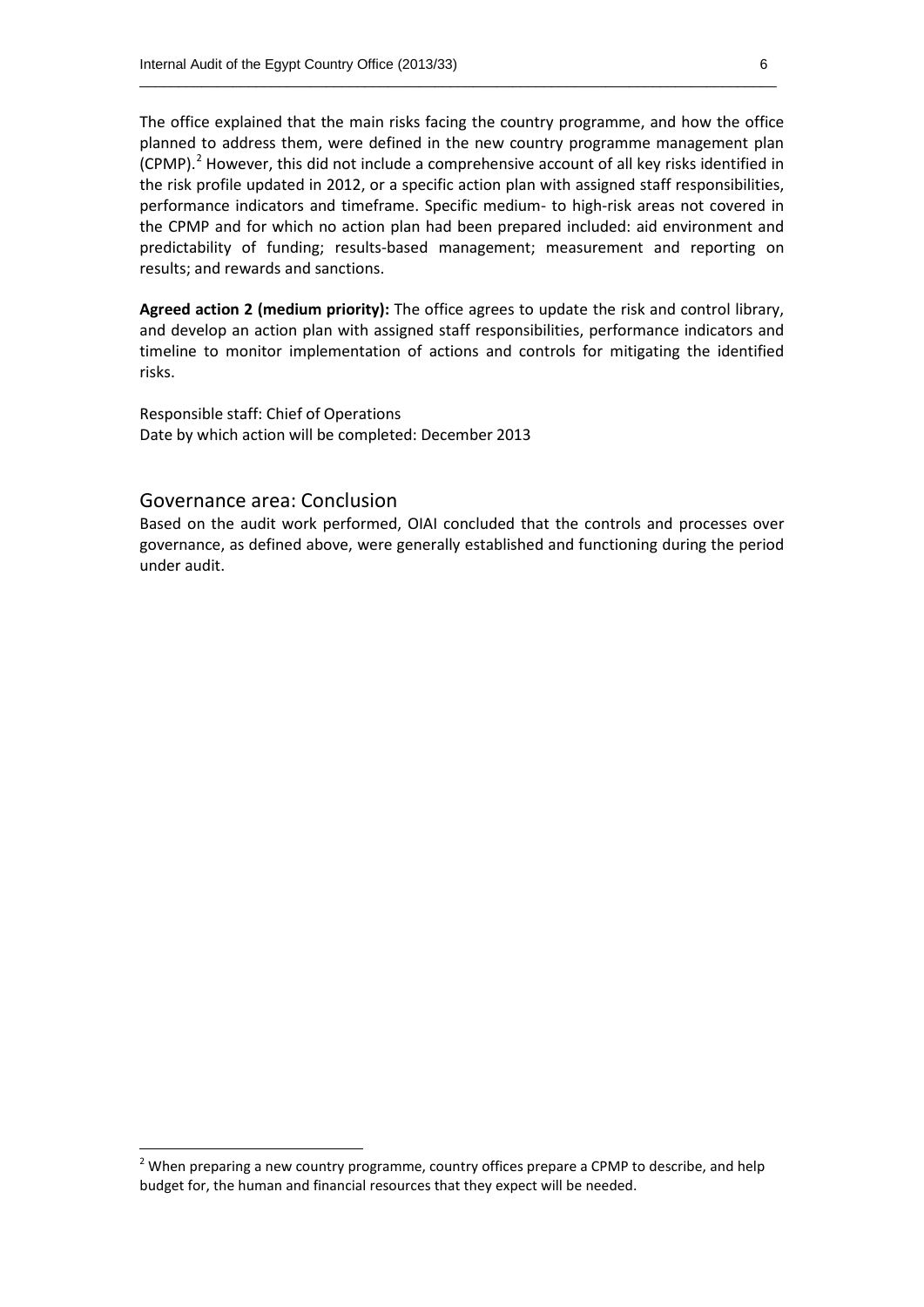# 2 Programme management

In this area, the audit reviews the management of the country programme – that is, the activities and interventions on behalf of children and women. The programme is owned primarily by the host Government. The scope of the audit in this area includes the following:

\_\_\_\_\_\_\_\_\_\_\_\_\_\_\_\_\_\_\_\_\_\_\_\_\_\_\_\_\_\_\_\_\_\_\_\_\_\_\_\_\_\_\_\_\_\_\_\_\_\_\_\_\_\_\_\_\_\_\_\_\_\_\_\_\_\_\_\_\_\_\_\_\_\_\_\_\_\_\_\_\_\_

- **Resource mobilization and management**. This refers to all efforts to obtain resources for the implementation of the country programme, including fundraising and management of contributions.
- **Planning**. The use of adequate data in programme design, and clear definition of results to be achieved, which should be specific, measurable, achievable, realistic and timebound (SMART); planning resource needs; and forming and managing partnerships with Government, NGOs and other partners.
- **Support to implementation**. This covers provision of technical, material or financial inputs, whether to governments, implementing partners, communities or families. It includes activities such as supply and cash transfers to partners.
- **Monitoring of implementation**. This should include the extent to which inputs are provided, work schedules are kept to, and planned outputs achieved, so that any deficiencies can be detected and dealt with promptly.
- **Reporting.** Offices should report achievements and the use of resources against objectives or expected results. This covers annual and donor reporting, plus any specific reporting obligations an office might have.
- **Evaluation**. The office should assess the ultimate outcome and impact of programme interventions and identify lessons learned.

All the above areas were covered in this audit.

# Satisfactory key controls

The audit found that controls were functioning well over a number of areas including (but not necessarily limited to) the following:

The key results of the country programme were in alignment with the national priorities and goals of the country. The office had effectively pursued partnership with the government – for example, in its support to the Ministry of Health and Population (MoHP) for the 2012 Egypt Nutrition Landscape Analysis. This project, which assessed Egypt's readiness and capacity to combat malnutrition, was the first of its type in the Middle East and North Africa Region. The office was focusing on systems strengthening for more equitable and quality service delivery in child health and nutrition, protection and education. This emphasis was the result of experiences of piloting models of good practice, such as perinatal care, community schools and inclusive education, in the 2007-2013 cycle. As of May 2013, all key programme components such as health, nutrition, education and child protection had been evaluated during the current country programme cycle ending in June 2013.

The office had effective systems and processes to ensure quality and timely reporting to donors, and the office's annual report complied with existing guidelines.

The office's controls for monitoring the status of liquidations and reporting on outstanding direct cash transfers (DCTs) were generally adequate. DCTs were monitored on a monthly and quarterly basis. In March 2013, the office had no DCTs outstanding for more than nine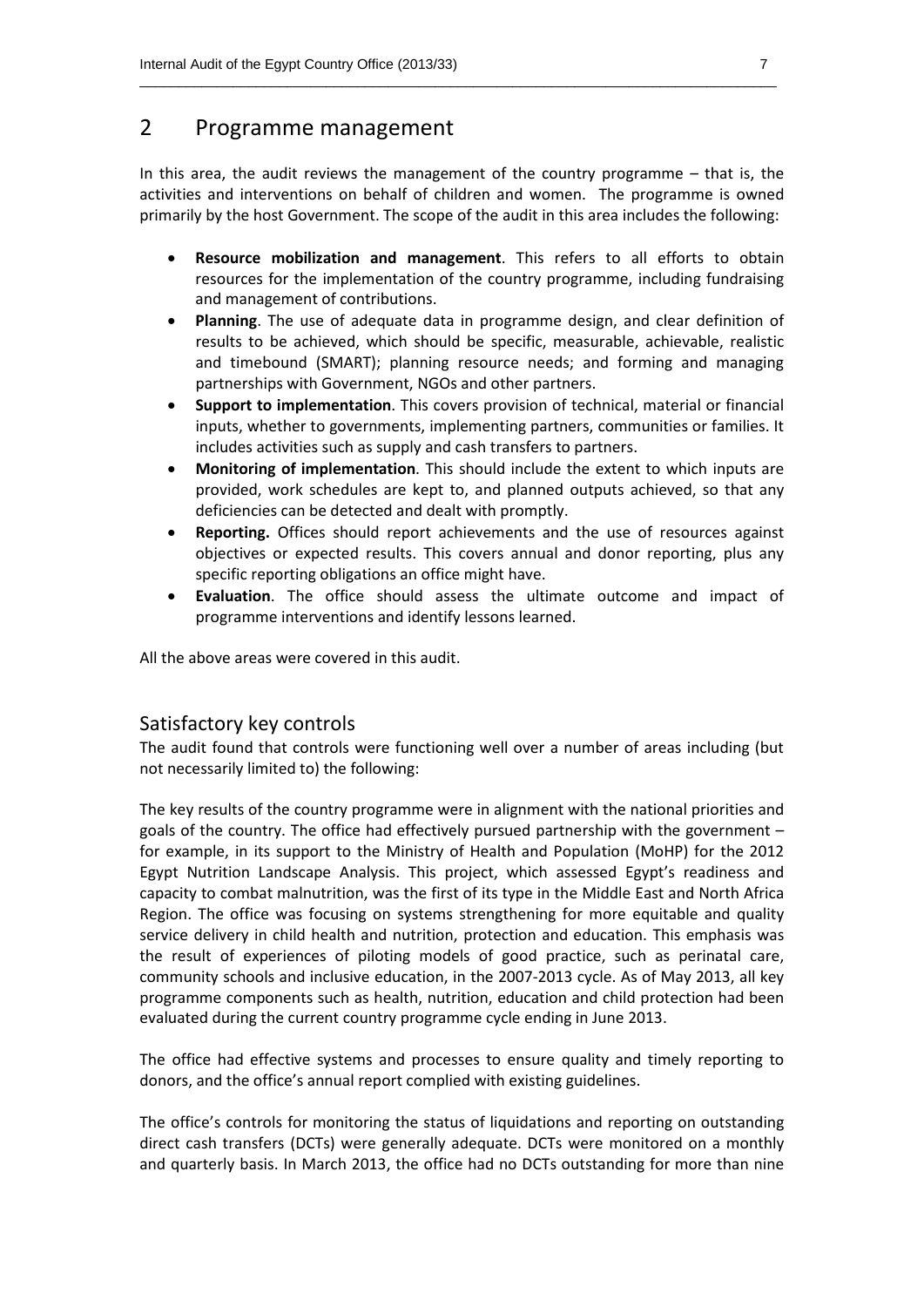months; and DCTs outstanding between six and nine months were 2 percent of total outstanding DCTs.

\_\_\_\_\_\_\_\_\_\_\_\_\_\_\_\_\_\_\_\_\_\_\_\_\_\_\_\_\_\_\_\_\_\_\_\_\_\_\_\_\_\_\_\_\_\_\_\_\_\_\_\_\_\_\_\_\_\_\_\_\_\_\_\_\_\_\_\_\_\_\_\_\_\_\_\_\_\_\_\_\_\_

#### Programme planning

The office had implemented the simplified programme results structure in 2010. The results matrix of the country programme that was updated in 2012 contained indicators, baselines and targets for all programme component results (PCRs) and intermediate results (IRs).<sup>3</sup> A total of eight PCRs and 23 IRs were actively implemented in 2012. However, a number of indicators were not clearly linked to the IRs. They were more activity- or input-based indicators. For example, for "*IR 8.8 Children and adolescents have increased capacity to speak out and advocate for their own rights*" the indicators formulated were *university movie festival launched* and *MoU signed with Ministry of High Education*. Having activitybased rather than results-based indicators made assessment of progress towards achievement of results difficult if not impossible. Further, in many cases, the source and year of the baselines included in the results matrix were not defined. This made it difficult to validate the accuracy of data.

Most of the AWPs with partners for 2013 were not signed until the second quarter of the year (mostly April). As of 30 May, the AWPs with the Ministry of Health and the Ministry of Insurance and Social Affairs had not been signed because of multiple changes within some of the government partners. Delays in signing of the AWPs with partners led to delays in the implementation of planned activities.

The gaps noted above were partly due to inadequate application of results-based management principles and tools in programme planning. The office indicated that in the preparation of the new country programme, a more appropriate process of identifying and redefining key indicators was being introduced with the assistance of the regional office. The office also noted that the political instability and multiple changes within key government partners posed challenges in getting AWPs signed in the usual format and in a timely manner.

**Agreed action 3 (medium priority):** The country office agrees to improve training and guidance to staff on results-based management and planning to ensure that annual workplans contain clearly defined indicators for results, baselines with specific source and year of reference. It also agrees to follow up with responsible partners to ensure that the annual workplans are agreed and signed early in the year to ensure timely implementation of activities.

Responsible staff: Deputy Representative Date by which action will be completed: December 2013

## Results-based programme monitoring

 $\overline{a}$ 

Programme implementation and achievement of planned results was monitored through various means, such as field-monitoring visits, programme coordination meetings, CMT meetings and periodic reviews with implementing partners. The audit reviewed programme

 $3$  A PCR is an output of the country programme, against which resources will be allocated. An IR is description of a change in a defined period that will significantly contribute to the achievement of a PCR.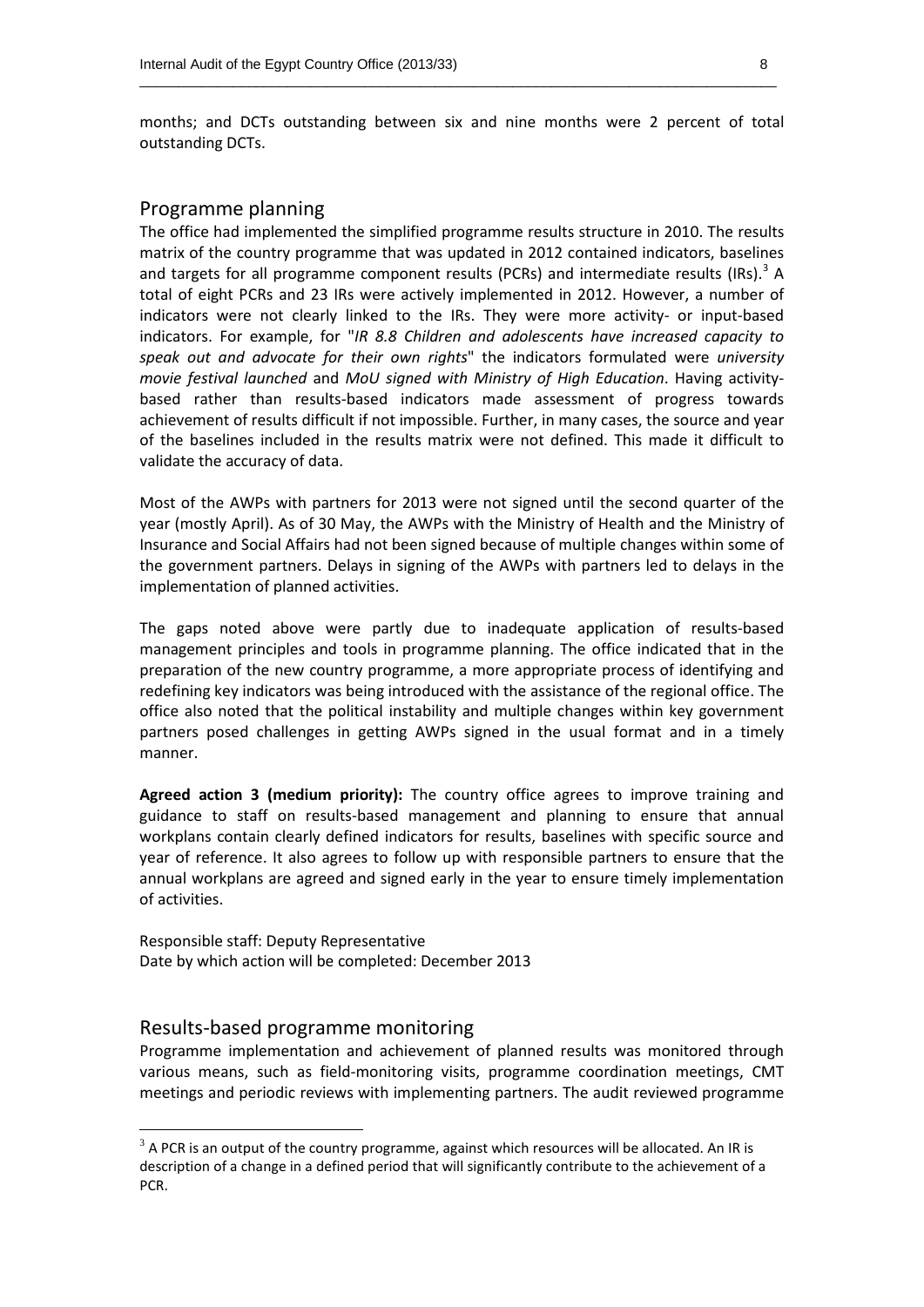monitoring and noted the following shortcomings.

*Field-monitoring visits:* The programme sections prepared monthly travel plans, and staff members were required to record findings from the field-monitoring visits by preparing trip reports in the Lotus Notes-based trip-report database. However, staff did not always do this. According to the database, no trip reports were prepared for 164 of the 343 trips undertaken in 2012 or 71 of 141 trips undertaken in 2013 (as of May). This presented a risk that significant findings arising from field-monitoring visits might not be reported or followed up. In addition, in four of the seven trip reports looked at by the audit, there was no evidence that the status and effectiveness of programme inputs such as cash transfers or supplies given to partners had been reviewed. Also, while staff had documented findings and action points, the responsibilities and timeline for implementing recommended actions were not consistently given in the reports reviewed. In general, there was no systematic process to follow up significant action points arising from field monitoring. The database had a feature for tracking and updating status of recommendations made on each trip report, but it was not consistently used.

\_\_\_\_\_\_\_\_\_\_\_\_\_\_\_\_\_\_\_\_\_\_\_\_\_\_\_\_\_\_\_\_\_\_\_\_\_\_\_\_\_\_\_\_\_\_\_\_\_\_\_\_\_\_\_\_\_\_\_\_\_\_\_\_\_\_\_\_\_\_\_\_\_\_\_\_\_\_\_\_\_\_

*Measuring and reporting on progress towards results***:** The office used the tool for measuring and reporting progress in the Results Assessment Module (RAM) in VISION. The measurement and reporting was constrained by the definition of indicators (see *Programme planning*, above), and tended to provide more information on activities completed rather than progress towards results. In cases where the indicators for results had been defined, there was sometimes no information on the actual number or percentage of results achieved. As a result, reporting in RAM was only done on activities completed rather than their impact. Further, the data was collected from either the partners' database or from their reports. The format used to report results by the partner had not been standardized across sections and partners, thereby limiting the quality of data input into the RAM. Additional training and guidance to staff would improve the office's capacity to measure and report on progress.

**Agreed action 4 (high priority):** The country office agrees to take the following steps:

- i. The findings of field-monitoring visits will be consistently documented through trip reports.
- ii. The status of programme inputs and their effectiveness will be established during field visits.
- iii. Responsibilities and timelines will be established for implementing action points arising from field visits and those actions will be systematically followed up for timely implementation.
- iv. Training and guidance to staff in measuring and reporting on results will be provided.

Responsible staff: Deputy Representative Date by which action will be completed: December 2013

# HACT and assurance activities

Country offices are required to implement the Harmonized Approach to Cash Transfers (HACT) for cash transfers to implementing partners. HACT is also required for UNDP, UNFPA and WFP in all programme countries. HACT exchanges a system of rigid controls for a riskmanagement approach, reducing transaction costs by simplifying rules and procedures,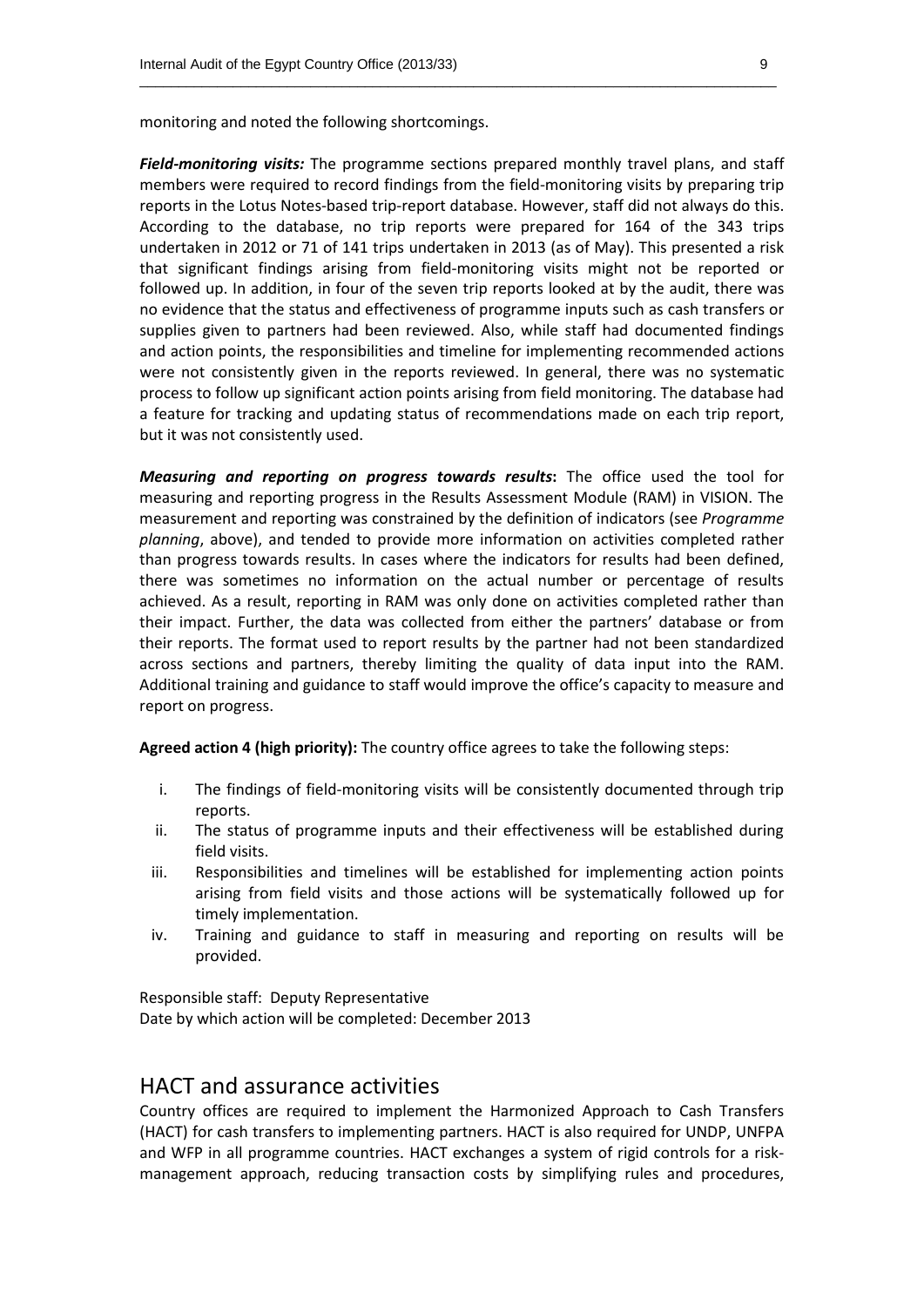strengthening partners' capacities and helping to manage risks. HACT includes risk assessments – a macro-assessment of the country's financial management system, and micro-assessments of the individual implementing partners (both Government entities and NGOs).

\_\_\_\_\_\_\_\_\_\_\_\_\_\_\_\_\_\_\_\_\_\_\_\_\_\_\_\_\_\_\_\_\_\_\_\_\_\_\_\_\_\_\_\_\_\_\_\_\_\_\_\_\_\_\_\_\_\_\_\_\_\_\_\_\_\_\_\_\_\_\_\_\_\_\_\_\_\_\_\_\_\_

Assurance activities are a further element of the HACT framework, promoting accountability and strengthening the financial management and internal control mechanisms of the implementing partners. The activities include spot checks of partner implementation, programmatic monitoring, audits of partners receiving a certain level of funds, and (where required) special audits. The risk assessments and assurance activities are supposed to be carried out in cooperation with the three other UN agencies that have also adopted HACT.

*Macro-assessment:* The World Bank had conducted an assessment of the public financial systems in 2007 but the report was not issued. As a result, the UN agencies had not done a desk review of the existing assessments in the country. Lack of macro-assessment by UN participating agencies had limited UNICEF and the other UN agencies' knowledge of current risks in public financial management and the potential for capacity building (the office had not seen the World Bank report). Also, the UN agencies were not able to establish a basis for reliance on the Supreme Audit Institute (SAI) regarding scheduled audits of government partners that received cash transfers.

*Micro-assessments:* The office had micro-assessed all NGOs during the period 2009 and 2010. Any partnership with new NGOs was preceded by micro-assessment, irrespective of the value of the cooperation agreement. However, the government had not approved the micro-assessment of government partners. This had limited the office's capacity to identify key risks related to cash transfers to government partners, and to identify and address their capacity gaps. They were therefore considered by default as high-risk partners and subject to more extensive assurance activities.

**Assurance activities**: The office used the FACE<sup>4</sup> form for cash transfer requests from partners. However, the office had continued to request partners to submit detailed receipts to support their use of cash transfers to UNICEF until mid-2012. At that point, this had been discontinued in anticipation that assurance activities in the form of spot checks, programme monitoring and scheduled audits would be undertaken. However, the assurance activities were not planned and carried out as expected; as of May 2013, the office was still developing its assurance plan.

Insufficient assurance activities limited the office's assurance that cash transfers to partners had been used as intended and had achieved the expected results. Although this risk could have been partly mitigated through field monitoring visits undertaken by programme staff, sampled field-trip reports did not suggest that a review of status and use of cash transfers had been consistently included in the field monitoring (see also *Results-based programme monitoring*, above). The office stated that it planned to finalize and implement the assurance plan by 1 July 2013.

*Training of staff and partners:* The office trained staff and partners on policy and

 $4$  The Funding Authorization Certificate of Expenditure (FACE) form is used by the partner to request and liquidate cash transfers. It is also used by UNICEF to process the requests for and liquidation of cash transfers. The FACE forms should reflect the workplans, which set out the activities for which funds are being requested, or on which they have been spent. The FACE form was designed for use with the HACT framework, but can also be used outside it.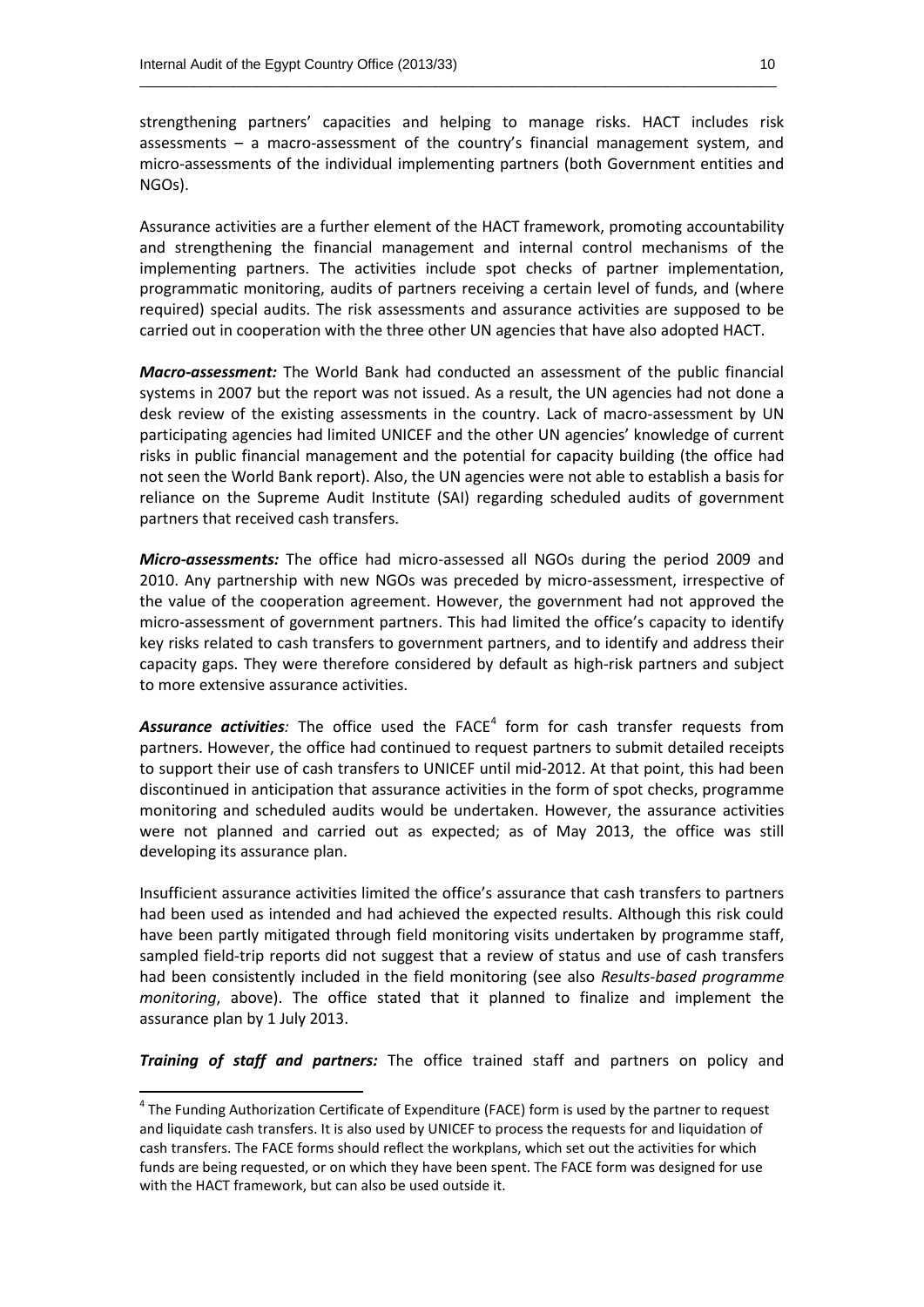procedures relating to HACT in 2010 and 2011. However, since the actual implementation of HACT did not take place as planned, and in view of possible changes of partners' personnel in the last two or three years, refresher training for both UNICEF staff and partners would be appropriate.

\_\_\_\_\_\_\_\_\_\_\_\_\_\_\_\_\_\_\_\_\_\_\_\_\_\_\_\_\_\_\_\_\_\_\_\_\_\_\_\_\_\_\_\_\_\_\_\_\_\_\_\_\_\_\_\_\_\_\_\_\_\_\_\_\_\_\_\_\_\_\_\_\_\_\_\_\_\_\_\_\_\_

The late implementation of HACT in the office was partly due to lack of prioritization of HACT implementation, but also to socio-political factors, including the revolution in 2011 and the resulting multiple changes within the government.

**Agreed action 5 (high priority):** The country office agrees to take the following steps:

- i. Prioritize the implementation of HACT, ensuring that the assurance plan (including financial spot checks, programme monitoring and scheduled audits) is finalized and implemented immediately.
- ii. Provide refresher training for staff and partners on HACT policy and procedures.
- iii. Use the results of the micro-assessments to inform the planning of assurance activities, and follow up the status of recommendations made in the microassessments of NGOs.
- iv. Given the current context in the country, consider all government partners as high risk until macro-assessment of the public financial management systems and the micro-assessment of government partners are completed.

Responsible staff: Chief of Operations and Deputy Representative Date by which action will be completed: January 2014

# Programme management: Conclusion

Based on the audit work performed, OIAI concluded at the end of the audit that the controls and processes over programme management, as defined above, needed improvement to be adequately established and functioning.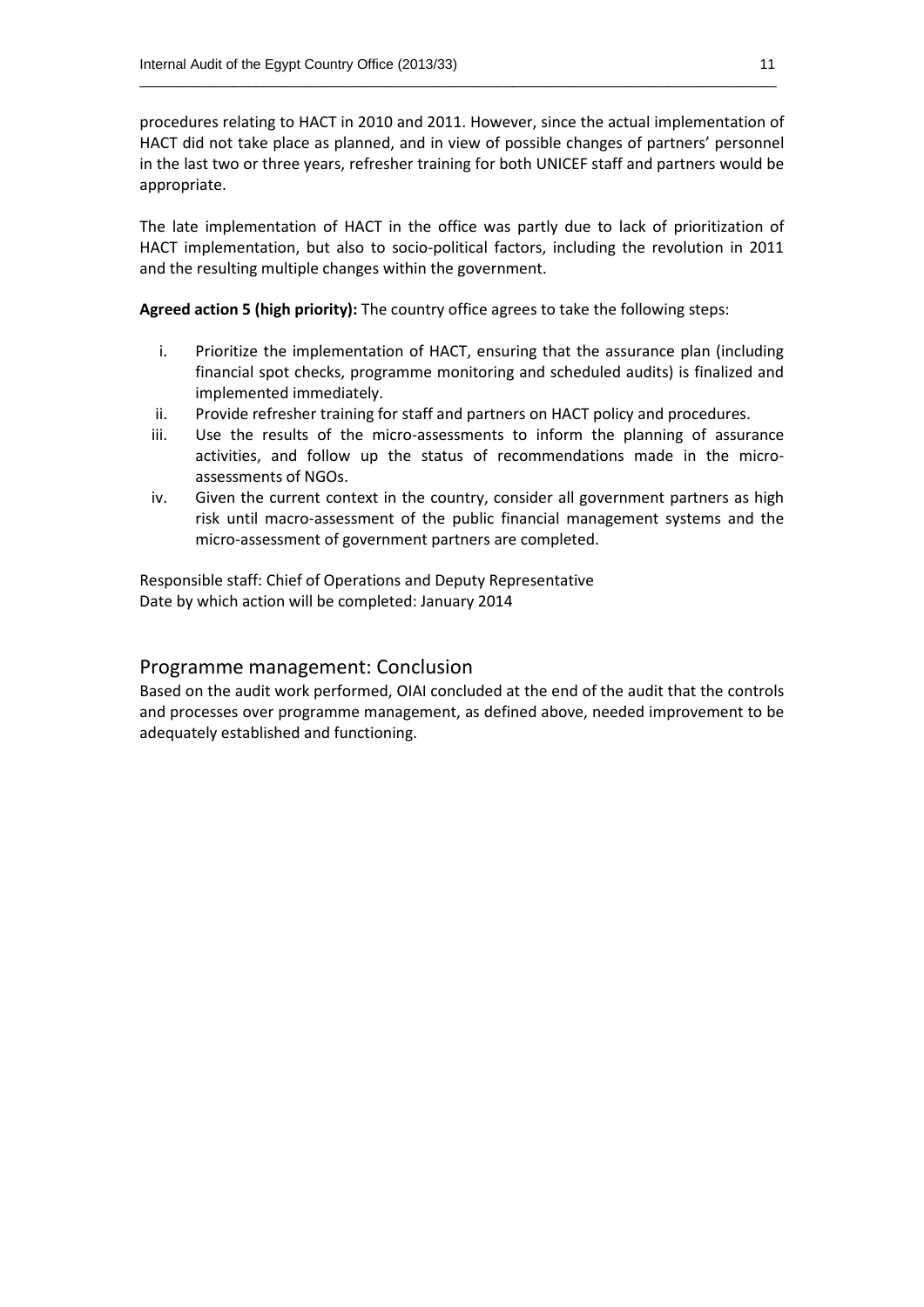# 3 Operations support

In this area the audit reviews the country office's support processes and whether they are in accordance with UNICEF Rules and Regulations and with policies and procedures. The scope of the audit in this area includes the following:

\_\_\_\_\_\_\_\_\_\_\_\_\_\_\_\_\_\_\_\_\_\_\_\_\_\_\_\_\_\_\_\_\_\_\_\_\_\_\_\_\_\_\_\_\_\_\_\_\_\_\_\_\_\_\_\_\_\_\_\_\_\_\_\_\_\_\_\_\_\_\_\_\_\_\_\_\_\_\_\_\_\_

- **Financial management**. This covers budgeting, accounting, bank reconciliations and financial reporting.
- **Procurement and contracting.** This includes the full procurement and supply cycle, including bidding and selection processes, contracting, transport and delivery, warehousing, consultants, contractors and payment.
- **Asset management**. This area covers maintenance, recording and use of property, plant and equipment (PPE). This includes large items such as premises and cars, but also smaller but desirable items such as laptops; and covers identification, security, control, maintenance and disposal.
- **Human-resources management.** This includes recruitment, training and staff entitlements and performance evaluation (but not the actual staffing structure, which is considered under the Governance area).
- **Inventory management.** This includes consumables, including programme supplies, and the way they are warehoused and distributed.
- **Information and communication technology (ICT)**. This includes provision of facilities and support, appropriate access and use, security of data and physical equipment, continued availability of systems, and cost-effective delivery of services.

With the exception of inventory management and ICT, which were assessed as low risk areas, all the above areas were covered in this audit.

# Satisfactory key controls

The audit found that controls were functioning well over a number of areas including (but not necessarily limited to) the following:

Financial transactions were properly processed, authorized and approved in accordance with the table of authority approved by the Representative. The bank signatory panel was up to date, and documents relating to financial transactions including cheques, payment vouchers and supporting documents, were kept in a restricted place.

The office had established and documented workflow processes related to procurement of goods and services, contracts for services, and payment processing.

# Financial controls

Country offices are required to establish financial controls to ensure timely processing of financial transactions for payments to partners and suppliers. These should be made to properly selected providers of goods and services and on the basis of valid obligating documents such as contracts and project cooperation agreements (PCAs). The audit noted the following:

*Cash transfers:* Cash transfers to partners were not disbursed in accordance with the activity implementation timeframes stated in either the workplans or in the partners' requests. In 12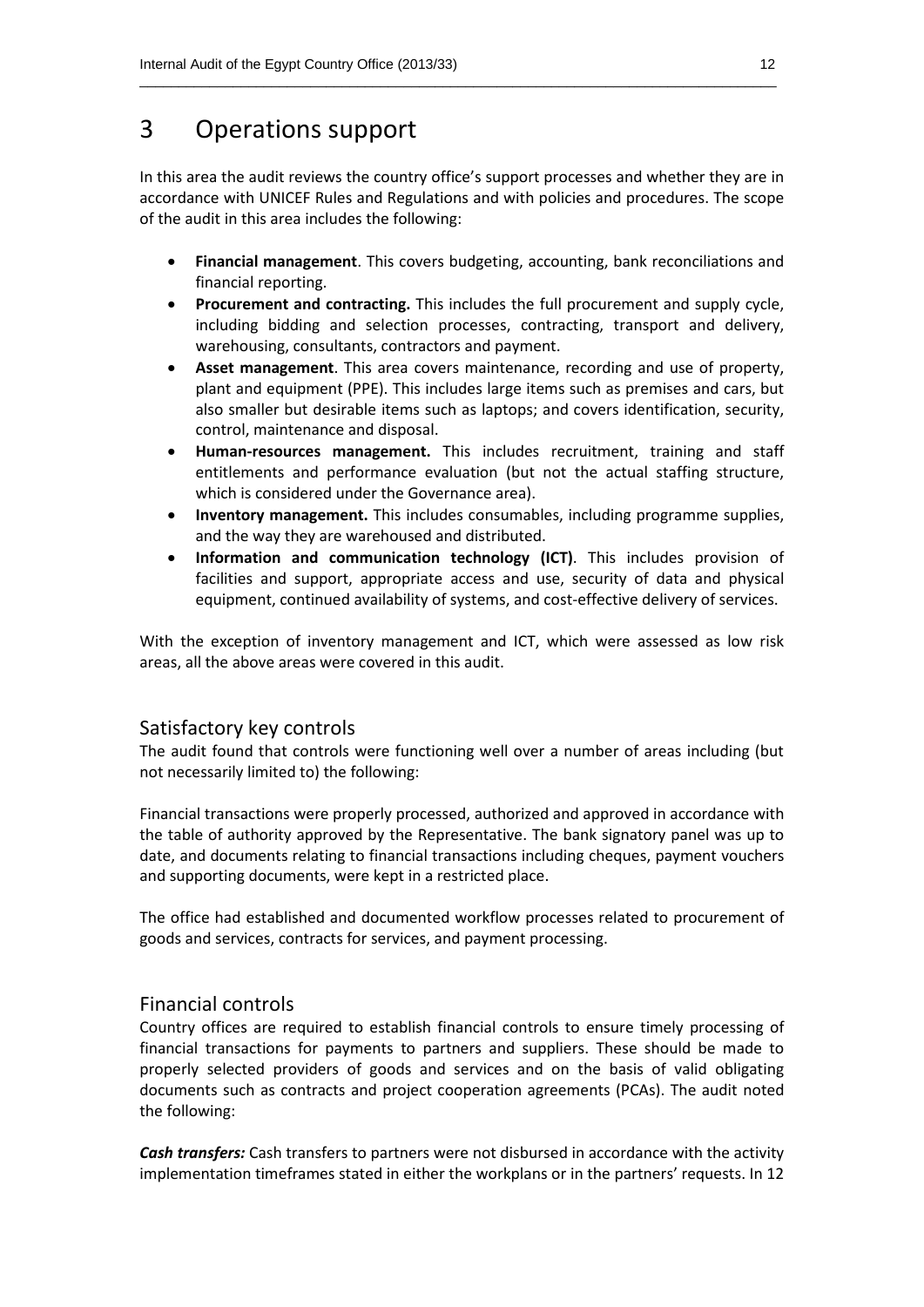of 15 sampled cases, funds were disbursed within a range of one to five months after the activity start date. The delays were mainly caused by late submission of requests for cash transfers by partners. The office explained that even after the government's clearance on the partnerships for NGOs, the partners still required government authorization to receive funds from UNICEF. This authorization sometimes took a long time; partners interviewed by the audit cited cases of over six months. Late disbursement of funds led to delays in the implementation of programme activities.

\_\_\_\_\_\_\_\_\_\_\_\_\_\_\_\_\_\_\_\_\_\_\_\_\_\_\_\_\_\_\_\_\_\_\_\_\_\_\_\_\_\_\_\_\_\_\_\_\_\_\_\_\_\_\_\_\_\_\_\_\_\_\_\_\_\_\_\_\_\_\_\_\_\_\_\_\_\_\_\_\_\_

*Contracts for services:* In five of the 10 cases reviewed, contracts for services were signed by the consultants or contractors three to 12 days after the start date of the contracts (the office had signed on time, but not the consultants/contractors). This meant that work started without valid contracts. Longer lead times were needed between issue and start dates of contracts.

*Programme cooperation agreements (PCAs):* The office had developed a checklist for Contract Review Committee (CRC) submissions, but it was not consistently used. The checklist did not include a requirement to verify compliance with the requirements of United Nations Security Council resolution 1267 regarding sanctions against Al-Qaida and the Taliban. None of the supporting documents for PCAs sampled by the audit showed evidence of review of compliance with the resolution.

**Agreed action 6 (medium priority):** The country office agrees to:

- i. Strengthen its controls and processes to ensure that requests for cash transfers are submitted before the activity start date, and that contracts for services are signed by the consultants or contractors before the start date of contracts.
- ii. Revise the programme cooperation agreement (PCA) checklist to include a requirement for verification of NGOs in compliance with the United Nations Security Council resolution 1267 and ensure that the checklist is consistently used for the review of PCAs submitted to the CRC.

Responsible staff: Deputy Representative Date by which action will be completed: Immediately

# Operations support: Conclusion

Based on the audit work performed, OIAI concluded that, subject to implementation of the agreed actions described, the controls and processes over operations support, as defined above, were generally established and functioning during the period under audit.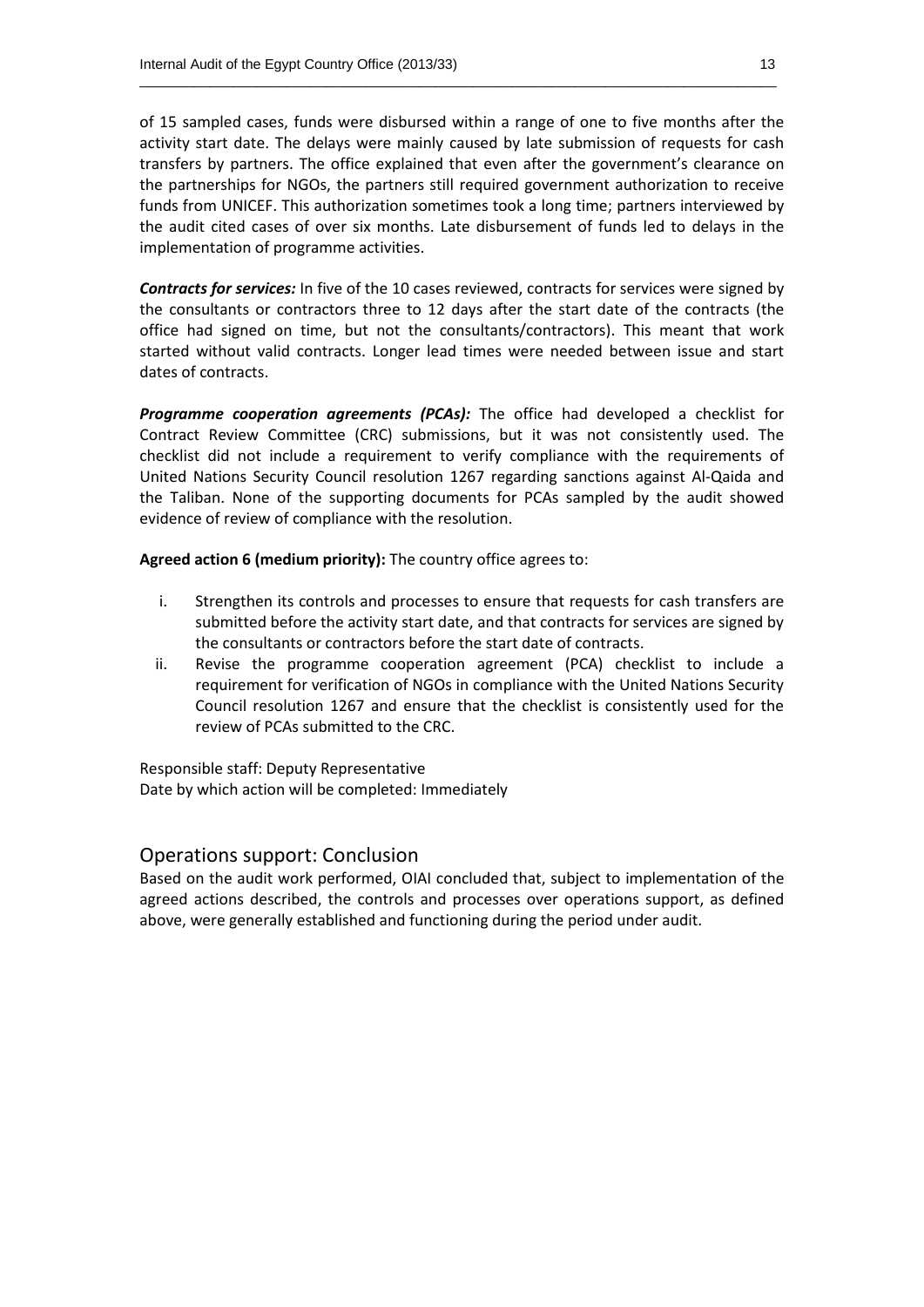# Annex A: Methodology, and definition of priorities and conclusions

\_\_\_\_\_\_\_\_\_\_\_\_\_\_\_\_\_\_\_\_\_\_\_\_\_\_\_\_\_\_\_\_\_\_\_\_\_\_\_\_\_\_\_\_\_\_\_\_\_\_\_\_\_\_\_\_\_\_\_\_\_\_\_\_\_\_\_\_\_\_\_\_\_\_\_\_\_\_\_\_\_\_

The audit team used a combination of methods, including interviews, document reviews, testing samples of transactions. It also visited UNICEF locations and supported programme activities. The audit compared actual controls, governance and risk management practices found in the office against UNICEF policies, procedures and contractual arrangements.

OIAI is firmly committed to working with auditees and helping them to strengthen their internal controls, governance and risk management practices in the way that is most practical for them. With support from the relevant regional office, the country office reviews and comments upon a draft report before the departure of the audit team. The Representative and their staff then work with the audit team on agreed action plans to address the observations. These plans are presented in the report together with the observations they address. OIAI follows up on these actions, and reports quarterly to management on the extent to which they have been implemented. When appropriate, OIAI may agree an action with, or address a recommendation to, an office other than the auditee's (for example, a regional office or HQ division).

The audit looks for areas where internal controls can be strengthened to reduce exposure to fraud or irregularities. It is not looking for fraud itself. This is consistent with normal practices. However, UNICEF's auditors will consider any suspected fraud or mismanagement reported before or during an audit, and will ensure that the relevant bodies are informed. This may include asking the Investigations section to take action if appropriate.

The audit was conducted in accordance with the International Standards for the Professional Practice of Internal Auditing of the Institute of Internal Auditors. OIAI also followed the reporting standards of International Organization of Supreme Audit Institutions.

# Priorities attached to agreed actions

- **High:** Action is considered imperative to ensure that the audited entity is not exposed to high risks. Failure to take action could result in major consequences and issues.
- **Medium:** Action is considered necessary to avoid exposure to significant risks. Failure to take action could result in significant consequences.
- **Low:** Action is considered desirable and should result in enhanced control or better value for money. Low-priority actions, if any, are agreed with the country-office management but are not included in the final report.

# Conclusions

The conclusions presented at the end of each audit area fall into four categories:

# *[Unqualified (satisfactory) conclusion]*

Based on the audit work performed, OIAI concluded that the controls and processes over